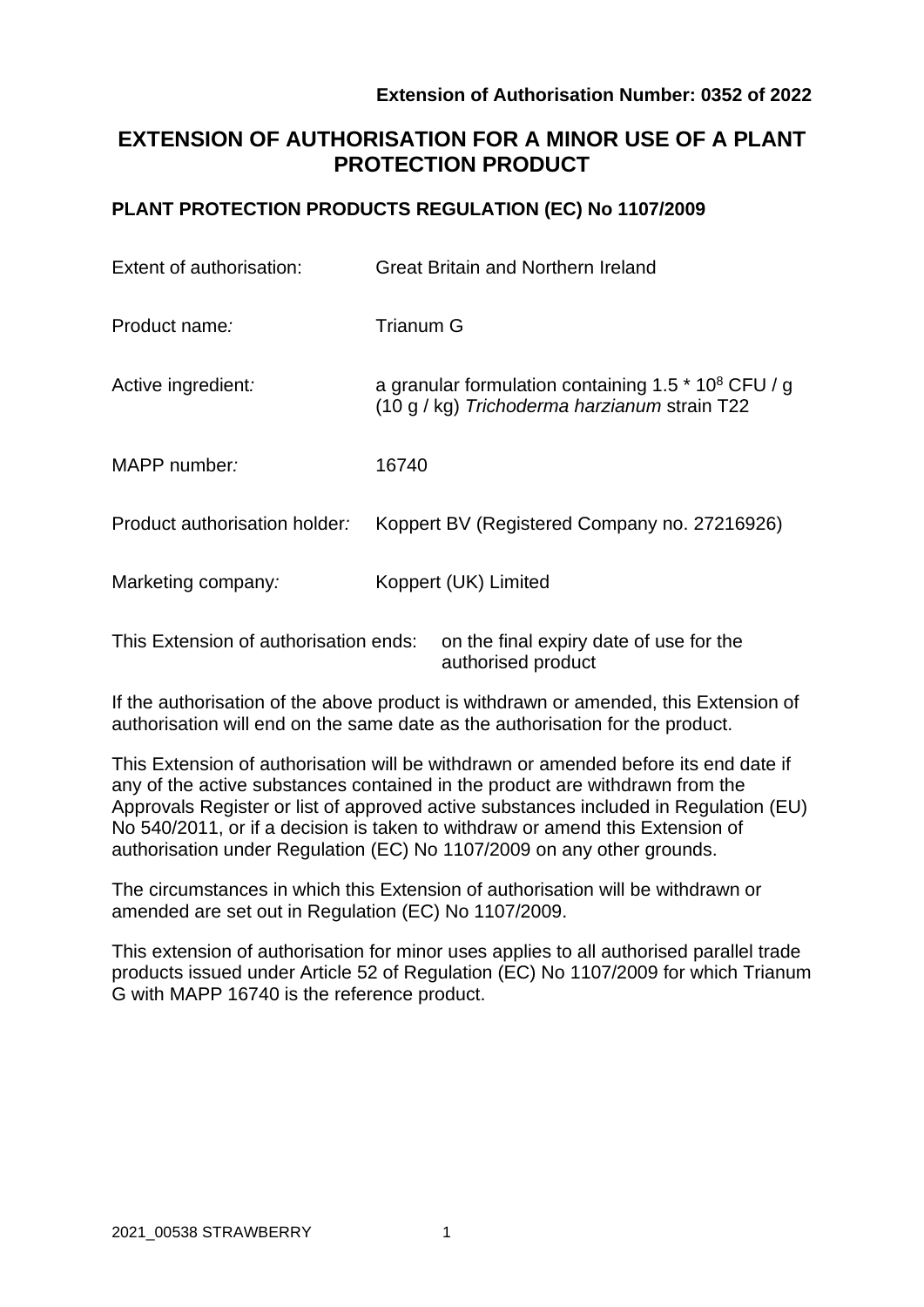Digitally signed by: Stephen Thornley Date: 2022.02.10 09:54:32 Z

HSE Digital Signature

This and the attached Appendices 1 and 2 are signed by the Health and Safety Executive for and on behalf of the Secretary of State, the Welsh Ministers, the Scottish Ministers and the Department of Agriculture, Environment and Rural Affairs in Northern Ireland.

Date of issue: 10 February 2022

## **EXPLANATORY NOTES**

- 1. This is Extension of authorisation number 0352 of 2022.
- 2. Application reference number: COP 2021/00538
- 3. Persons using the product to which this Extension of authorisation applies should acquaint themselves with and observe all requirements contained in the Regulation (EC) No 1107/2009, including the duty on the holder of any Extension of authorisation to notify information on potentially dangerous effects, a contravention of which is a criminal offence under those Regulations.
- 4. Neither the efficacy nor the phytotoxicity of the product for which this Extension of authorisation has been granted has been assessed and, as such, the user bears the risk in respect of failures concerning its efficacy and phytotoxicity.
- 5. In this notice Regulation (EC) No 1107/2009 means: In relation to Great Britain, Regulation (EC) No 1107/2009 as it has effect in Great Britain. In relation to Northern Ireland, Regulation (EC) No 1107/2009 as it has effect by virtue of the Protocol on Ireland/Northern Ireland in the EU withdrawal agreement.
- 6. In this notice Regulation (EU) No 540/2011 means: In relation to Northern Ireland, Regulation (EU) No 540/2011 as it has effect by virtue of the Protocol on Ireland/Northern Ireland in the EU withdrawal agreement.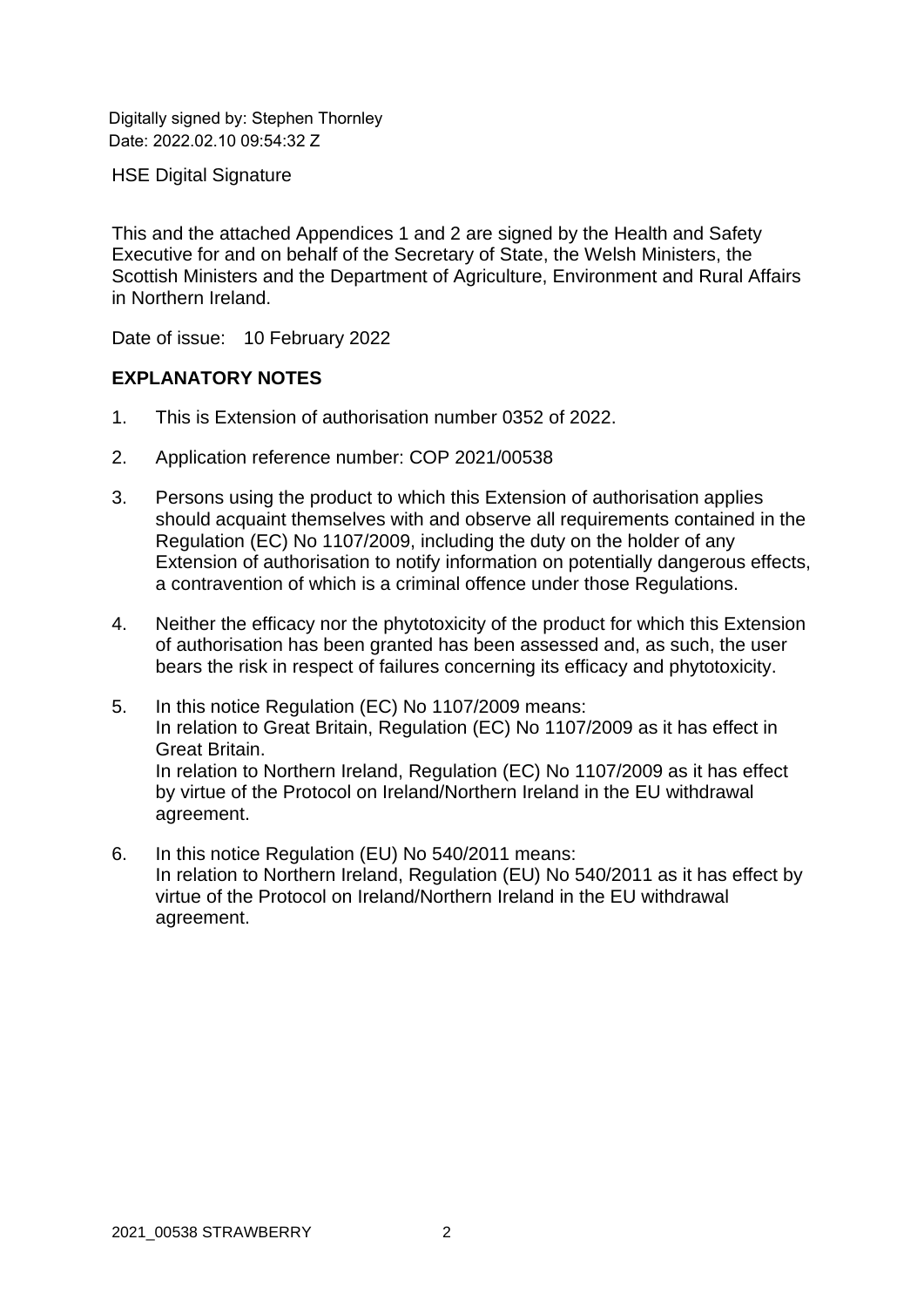## **ADVISORY INFORMATION**

This Extension of authorisation relates to the use of 'Trianum G' (M16740) for the control of *Pythium*, *Fusarium*, and *Rhizoctonia* on strawberry grown under permanent protection with full enclosure, in organic or synthetic rooting media. A single application can be made at propagation by incorporation of the granules into the growth media, at a rate of 0.75 kg product /  $m<sup>3</sup>$  media in trays/modules. A single application can also be made at transplantation, at a rate of 0.375 kg product /  $m^3$  of growth media, or 1 g granules per planting hole - such as when transplanting into bags. Applications can be made at any time of the year (January to December).

IMPORTANT: When applying this product under the terms of this Extension of authorisation, comply with any resistance guidance or restrictions stated on the product label.

Total reliance on one pesticide will hasten the development of resistance. Pesticides of different chemical types or alternative control measures should be included in the planned programme. Alternating with different modes of action is a recognised antiresistance strategy.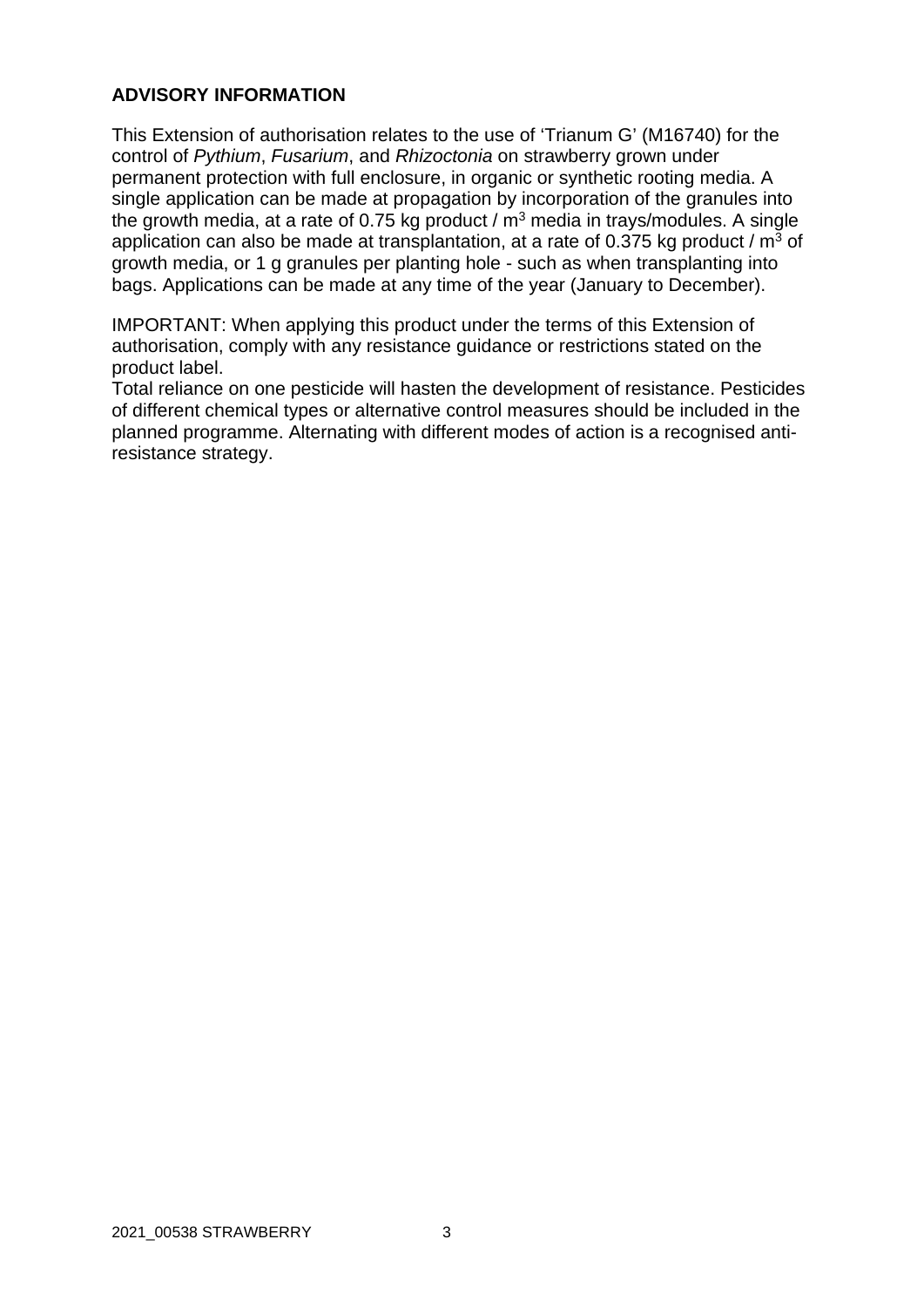## **APPENDIX 1: CONDITIONS OF EXTENSION OF AUTHORISATION**

The conditions below are obligatory. They must be complied with when the Extension of authorisation occurs. Failure to comply with the following conditions will result in the withdrawal or amendment of the Extension of authorisation under Regulation (EC) No 1107/2009 and may result in other enforcement action, including prosecution. For the purposes of this Extension of authorisation only, the conditions and/or requirements shown below supersede any corresponding conditions and/or requirements set out on the label or otherwise provided for under the product authorisation **which would otherwise apply**.

#### **Use:**

### Field of use: **ONLY AS A BIOFUNGICIDE**

User: Professional

| Crops/situations:                                                                                                                     | Maximum<br>individual dose:                                                                                                                                                                  | Maximum total<br>dose: | Maximum<br>number of<br>treatments: (per<br>crop)      | Latest time of<br>application: |
|---------------------------------------------------------------------------------------------------------------------------------------|----------------------------------------------------------------------------------------------------------------------------------------------------------------------------------------------|------------------------|--------------------------------------------------------|--------------------------------|
| Grown in organic<br>media, grown in<br>synthetic rooting<br>media and<br>permanent<br>protection with<br>full enclosure<br>strawberry | 0.75 kg product<br>$/m3$ growing<br>media at<br>propagation in<br>trays/modules;<br>and/or 0.375<br>$kg/m3$ of gr<br>media at<br>transplanting<br>and/or 1g<br>granules per<br>planting hole |                        | $1$ at<br>propagation;<br>and/or 1 at<br>transplanting | <b>BBCH 49</b>                 |

Operator Protection:

(1) Engineering control of operator exposure must be used where reasonably practicable in addition to the following personal protective equipment:

> Operators must wear suitable protective clothing (coveralls), suitable protective gloves and suitable respiratory protective equipment\* when handling the product or applying the product. \*Disposable filtering facepiece respirator to at least EN149 FFP3 or equivalent.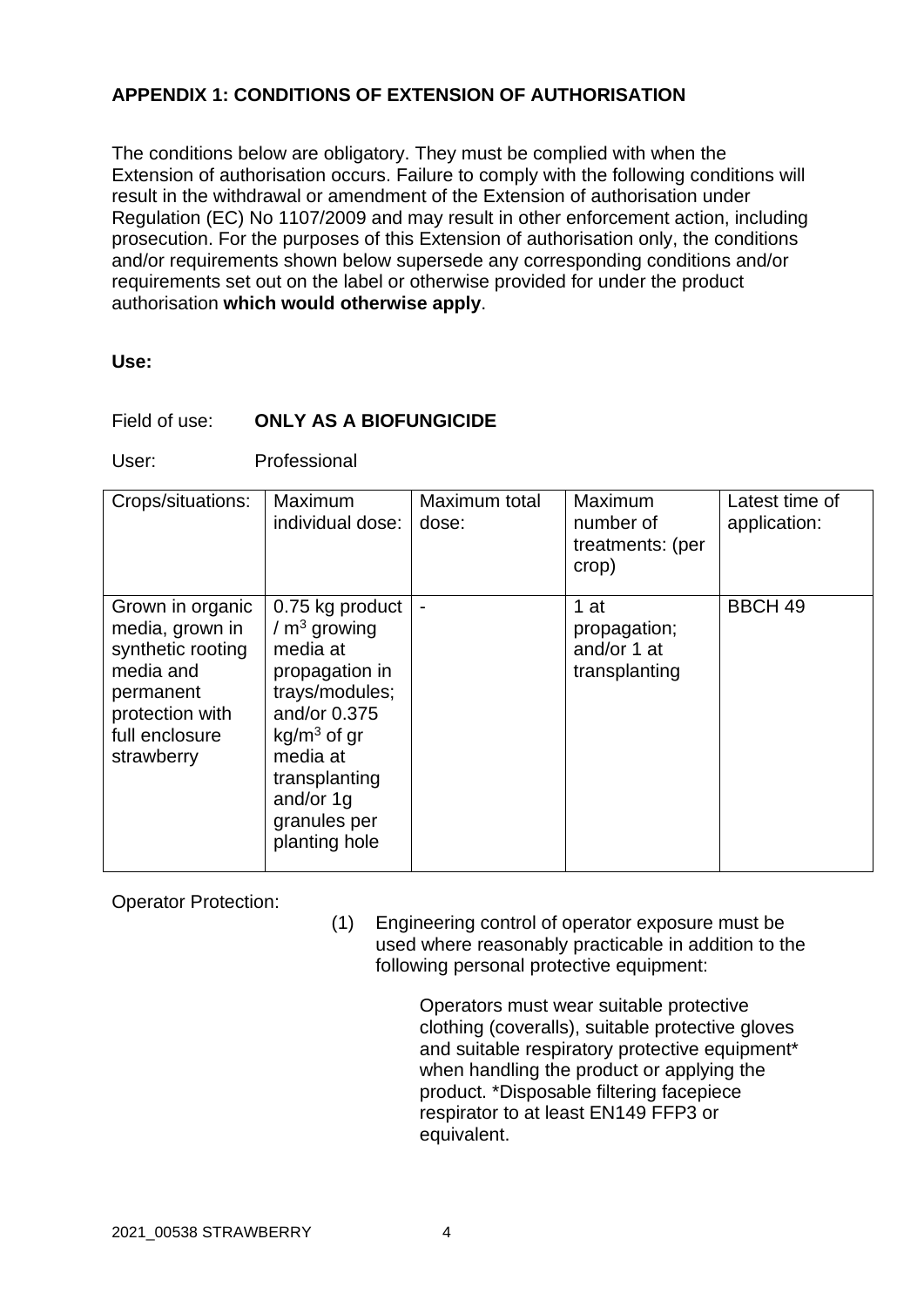(2) However, engineering controls may replace personal protective equipment if a COSHH assessment shows that they provide an equal or higher standard of protection.

Other specific restrictions:

- (1) This product must only be applied in accordance with the terms of this extension of authorisation, the product label and/or leaflet and any additional guidance on extensions of authorisation.
- (2) Treatment must only be made under 'permanent protection' situations which provide full enclosure (including continuous top and side barriers down to below ground level) and which are present and maintained over a number of years.
- (3) Reasonable precautions must be taken to prevent access of birds, wild mammals and honey bees to treated crops.
- (4) To minimise airborne environmental exposure, vent, doors and other openings must be closed during and after application until the applied product has fully settled.